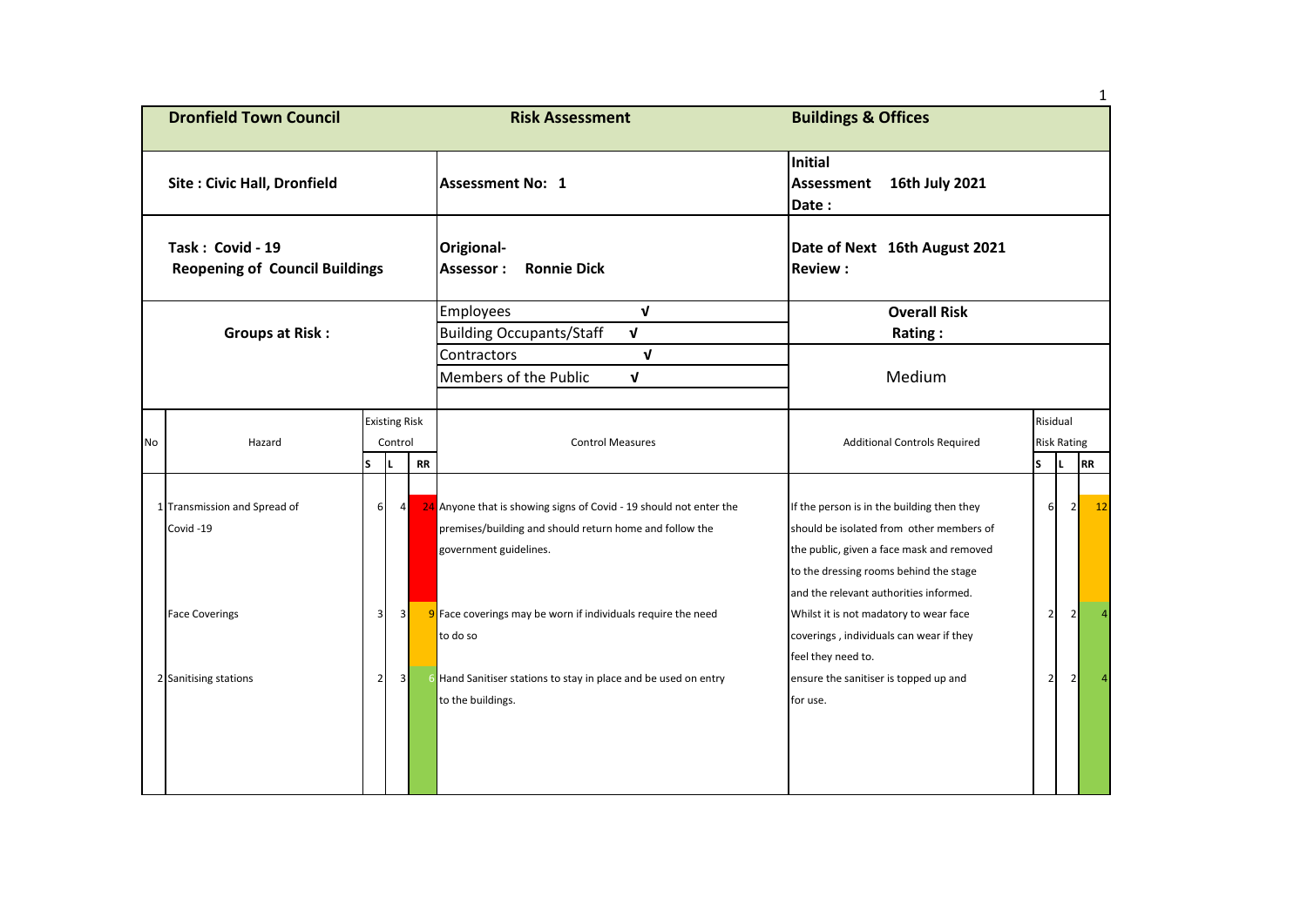| <b>No</b> | Hazard                           | <b>Existing Risk</b><br>Control |                |    |                                                                                                                                                               |                                                                                                                                                                                                                                                                                                                           |                |  |                         | <b>Control Measures</b> | <b>Additional Controls Required</b><br>ls.<br>ТL. | Risidual<br><b>Risk Rating</b> |  |  | $\overline{2}$ |
|-----------|----------------------------------|---------------------------------|----------------|----|---------------------------------------------------------------------------------------------------------------------------------------------------------------|---------------------------------------------------------------------------------------------------------------------------------------------------------------------------------------------------------------------------------------------------------------------------------------------------------------------------|----------------|--|-------------------------|-------------------------|---------------------------------------------------|--------------------------------|--|--|----------------|
|           | 3 Main Hall                      | S.<br>$\overline{3}$            | 4 <sup>1</sup> | RR | 12 Door handles, light switches, window catches, tables, chairs<br>backs and arms.<br>Windows should be open for ventilation if possible                      | All touch points which include light<br>switches, door handles etc will be all<br>cleaned by the Caretaker prior to any<br>group/function taking place.<br>The tables will be wiped down and stored<br>away, same applies with the chairs.<br>Hand Sanitiser station at each entrance to<br>used on entry to the building | 3              |  | 31                      | <b>RR</b><br>٠q         |                                                   |                                |  |  |                |
|           | 4 Tiered Seating                 | $\overline{\mathbf{3}}$         | 3              |    | 9 metal sides which are manually installed will require wiping<br>down when installed and when removed before storing away                                    | Wipe down all metal sides when seating<br>is in the out position.                                                                                                                                                                                                                                                         | $\overline{2}$ |  | $\overline{\mathbf{3}}$ |                         |                                                   |                                |  |  |                |
|           | 5 Maximum users in the Main Hall | $\overline{\mathbf{3}}$         | 4              |    | 12 The hall can now have the full capacity of users 218<br>Booking system in place for the hall, any groups must have a<br>booking/logging in procedure.      | Tables and chairs can be used, hirer may<br>still have some social distanceing between<br>tables and chairs<br>Hirers to monitor how many persons<br>entering the hall,                                                                                                                                                   | $\overline{2}$ |  | 3                       |                         |                                                   |                                |  |  |                |
|           |                                  |                                 |                |    | Contractors to book in with the office when working in the<br>Civic Hall.<br>Staff to book in at the main office so we are aware of who is in<br>the building |                                                                                                                                                                                                                                                                                                                           |                |  |                         |                         |                                                   |                                |  |  |                |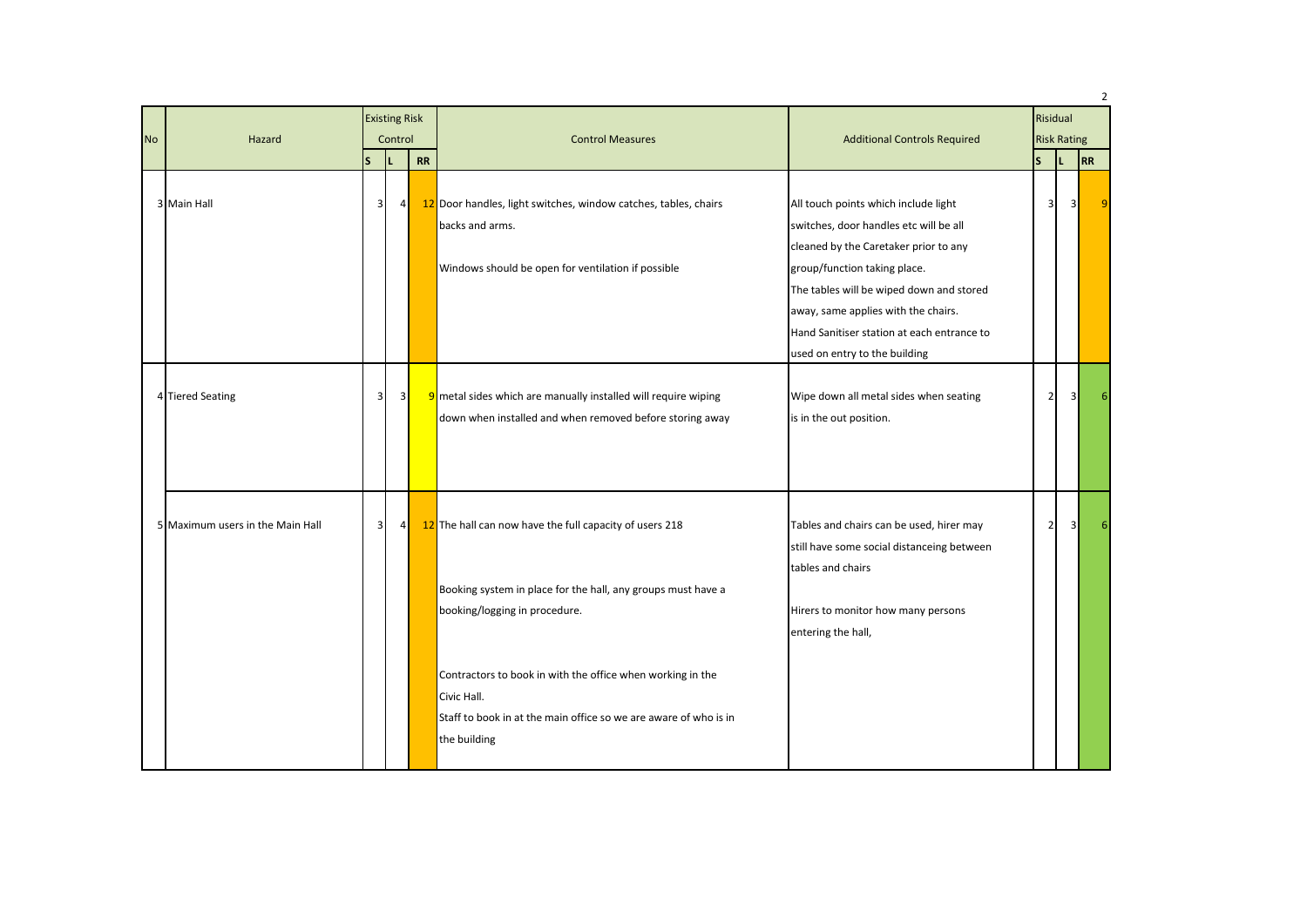|           |                                     |                |                         |    | 3                                                                                                                                                                                                                                      |                                                                                                                                                              |                    |                |    |          |  |  |
|-----------|-------------------------------------|----------------|-------------------------|----|----------------------------------------------------------------------------------------------------------------------------------------------------------------------------------------------------------------------------------------|--------------------------------------------------------------------------------------------------------------------------------------------------------------|--------------------|----------------|----|----------|--|--|
|           |                                     |                | <b>Existing Risk</b>    |    |                                                                                                                                                                                                                                        |                                                                                                                                                              |                    |                |    | Risidual |  |  |
| <b>No</b> | Hazard                              |                | Control                 |    | <b>Control Measures</b>                                                                                                                                                                                                                | <b>Additional Controls Required</b>                                                                                                                          | <b>Risk Rating</b> |                |    |          |  |  |
|           |                                     | ls.            | L                       | RR |                                                                                                                                                                                                                                        |                                                                                                                                                              | ls.                | IL.            | RR |          |  |  |
|           | 6 Meeting Rooms:<br>Council Chamber | $\overline{4}$ |                         | 3  | 12 All light switches, door handles, window handles, tables and<br>chairs are cleaned by the caretaker prior to the hirer using<br>the room.<br>If the main hall not in use, the Council Chamber<br>could be used for a smaller group. | Hirers to confirm how many persons will<br>be using the rooms<br>Tables and chairs may be used for any<br>set up<br>Caretaker to clean prior to any booking. | 2 <sub>1</sub>     | 3 <sup>1</sup> | 6  |          |  |  |
|           |                                     |                |                         |    | All table and chairs to be cleaned after use before being<br>stored away.                                                                                                                                                              | Sanitiser and wipes to still be avaliable<br>for use to wipe down tables, chairs                                                                             |                    |                |    |          |  |  |
|           | 7 Shaun Hadley                      | $\overline{4}$ | $\overline{\mathbf{3}}$ |    | 12 Tables and chairs may be set up with social distancing<br>between tables and chairs used if required                                                                                                                                | Tables and chairs cleaned prior to the<br>room to be used.                                                                                                   | 2 <sub>l</sub>     | 3 <sup>1</sup> | 6  |          |  |  |
|           |                                     |                |                         |    | Room cleaned before any booking taking place.<br>If no bookings both rooms to be kept locked.                                                                                                                                          | Caretaker to clean down all touch points                                                                                                                     |                    |                |    |          |  |  |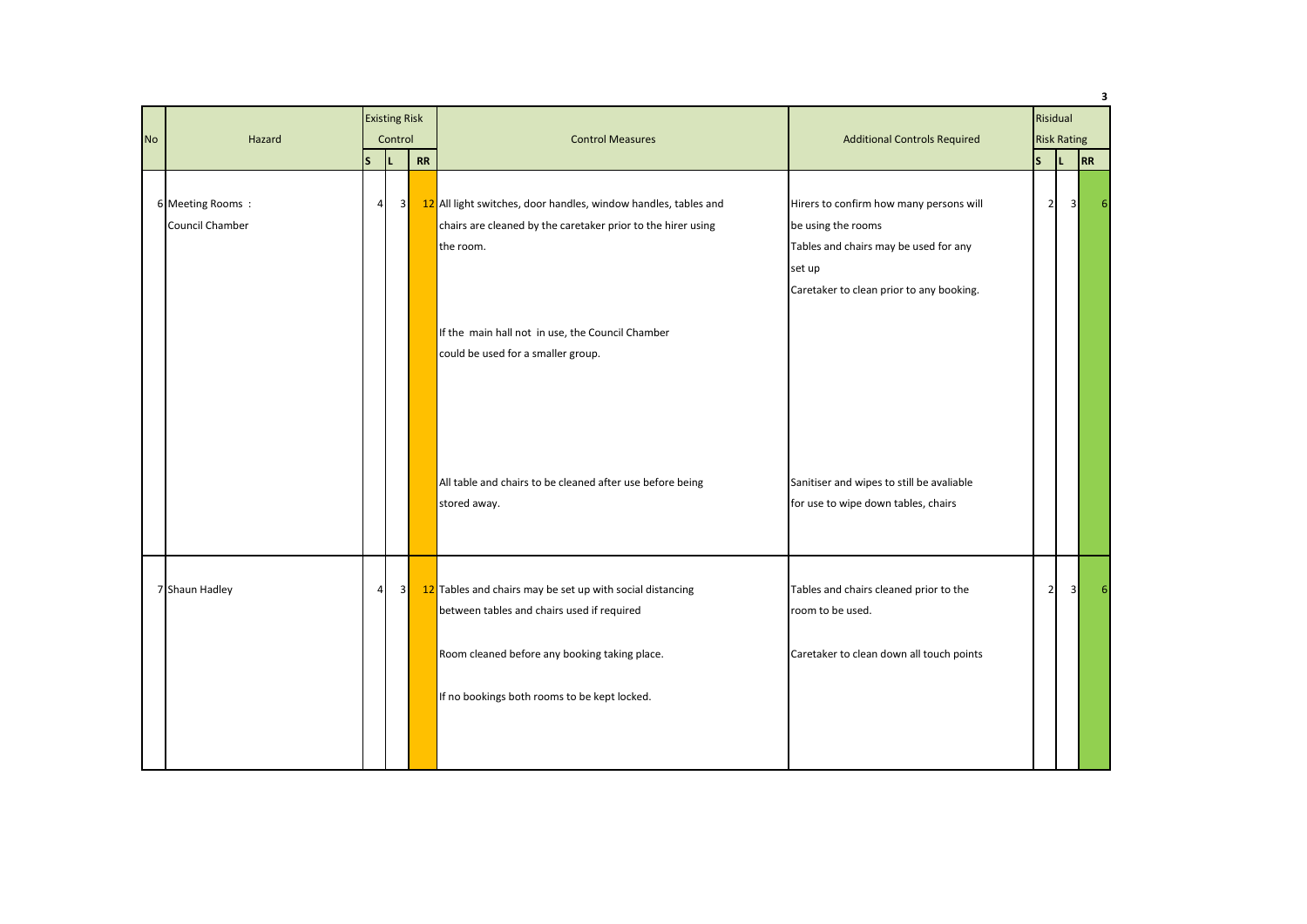|           |                   |                         |                         |                         |                                                                                                                                                                                                          |                                                                                                                                                                                                                                                                                      |                |                         |    | 4  |
|-----------|-------------------|-------------------------|-------------------------|-------------------------|----------------------------------------------------------------------------------------------------------------------------------------------------------------------------------------------------------|--------------------------------------------------------------------------------------------------------------------------------------------------------------------------------------------------------------------------------------------------------------------------------------|----------------|-------------------------|----|----|
|           |                   | <b>Existing Risk</b>    |                         |                         |                                                                                                                                                                                                          | Risidual                                                                                                                                                                                                                                                                             |                |                         |    |    |
| <b>No</b> | Hazard<br>Control |                         |                         | <b>Control Measures</b> | <b>Additional Controls Required</b>                                                                                                                                                                      | <b>Risk Rating</b>                                                                                                                                                                                                                                                                   |                |                         |    |    |
|           |                   | ls.                     |                         | ${\sf RR}$              |                                                                                                                                                                                                          |                                                                                                                                                                                                                                                                                      | ls.            | IL.                     | RR |    |
|           | 8 Kitchen         | 3 <sup>1</sup>          | 4                       |                         | 12 All surfaces cleaned, all touch points cleaned.<br>All cupboords to be kept locked.<br>Hot water Drinks machine can be used but to be cleaned<br>down after use.                                      | Kitchen will be cleaned before any booking<br>taking place.<br>All touch points cleaned along with the<br>floor.<br>All cutlery and utencils should be acconted<br>for before bookings take place and checked<br>after bookings have left<br>Washing of hands - sign to be displayed | 2 <sub>l</sub> | $\overline{\mathbf{3}}$ |    | 6. |
|           | 9 Toilets         | $\overline{\mathbf{3}}$ | $\overline{\mathbf{3}}$ |                         | 9 Toilets are for use when any bookings are in the hall<br>Doors in corridor kept open for ventilation<br>Toilets are cleaned before any bookings take place and are<br>cleaned after the hirer has left | Signs displayed to explain how to wash<br>hands correctly                                                                                                                                                                                                                            | $\overline{2}$ | 3 <sup>l</sup>          |    |    |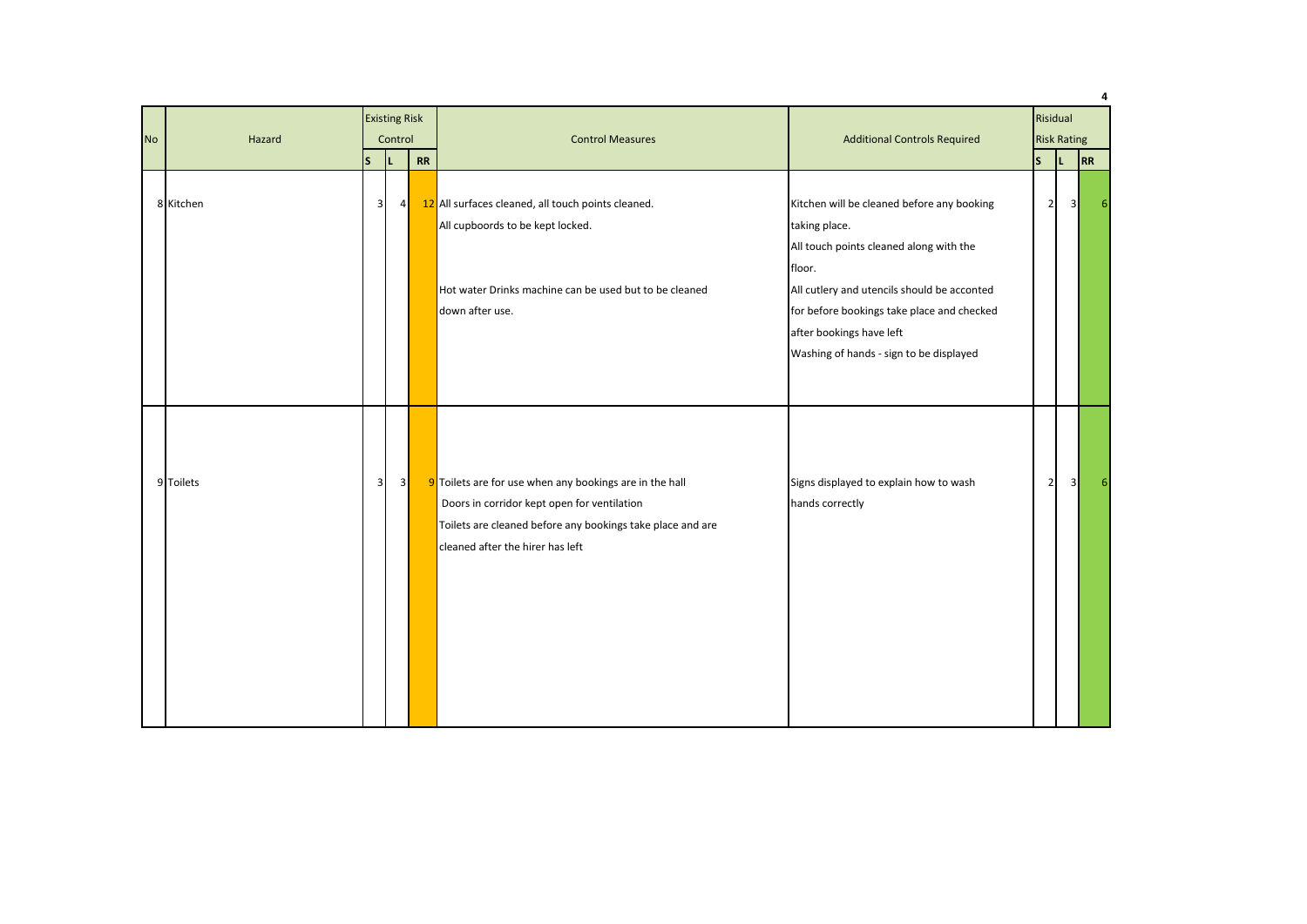| <b>No</b> | Hazard                  |                | <b>Existing Risk</b><br>Control |           | <b>Control Measures</b>                                                                                                                                                                                   |                                                                                                                                  |                | <b>Additional Controls Required</b> |    | Risidual<br><b>Risk Rating</b> |  |  |
|-----------|-------------------------|----------------|---------------------------------|-----------|-----------------------------------------------------------------------------------------------------------------------------------------------------------------------------------------------------------|----------------------------------------------------------------------------------------------------------------------------------|----------------|-------------------------------------|----|--------------------------------|--|--|
|           |                         | ls.            | п.                              | <b>RR</b> |                                                                                                                                                                                                           |                                                                                                                                  | ls             | IL.                                 | RR |                                |  |  |
|           | 10 Ventilation          | $\overline{2}$ | 3                               |           | 6 The main hall - doors and windows may be kept open to allow<br>air to flow through for ventilation<br>Council Chanber and Shaun Hadley doors may be kept open.<br>Kitchen shutters to be left open.     | Extractor ventilation in main hall to be<br>switched on.                                                                         | 2 <sub>l</sub> | 2                                   |    |                                |  |  |
|           | 11 Emergency Procedures | $\overline{a}$ | $\overline{4}$                  |           | 16 Leave building by nearest exit.<br>Gather at assembly poit as indicated on Emergency<br>evacuation signs.<br>use hand sanitiser on reentry to building<br>Senior Person in building to assume control. | In a controlled manner by person in charge<br>of the group.<br>Office staff require training to act as                           | $\overline{2}$ | 3                                   |    |                                |  |  |
|           | Communication           | $\overline{3}$ | $\overline{\mathbf{3}}$         |           | 9 Inform Employees what is happening and when groups<br>will be using the facilities.<br>Inform Employees what task they should do,<br>Singage of how tasks to be carried out.                            | responsible fire wardens.<br>Areas can be cleaned prior to booking<br>taking place<br>Instructions on how cleaning is to be done | $\overline{2}$ | $\overline{\mathbf{3}}$             |    |                                |  |  |